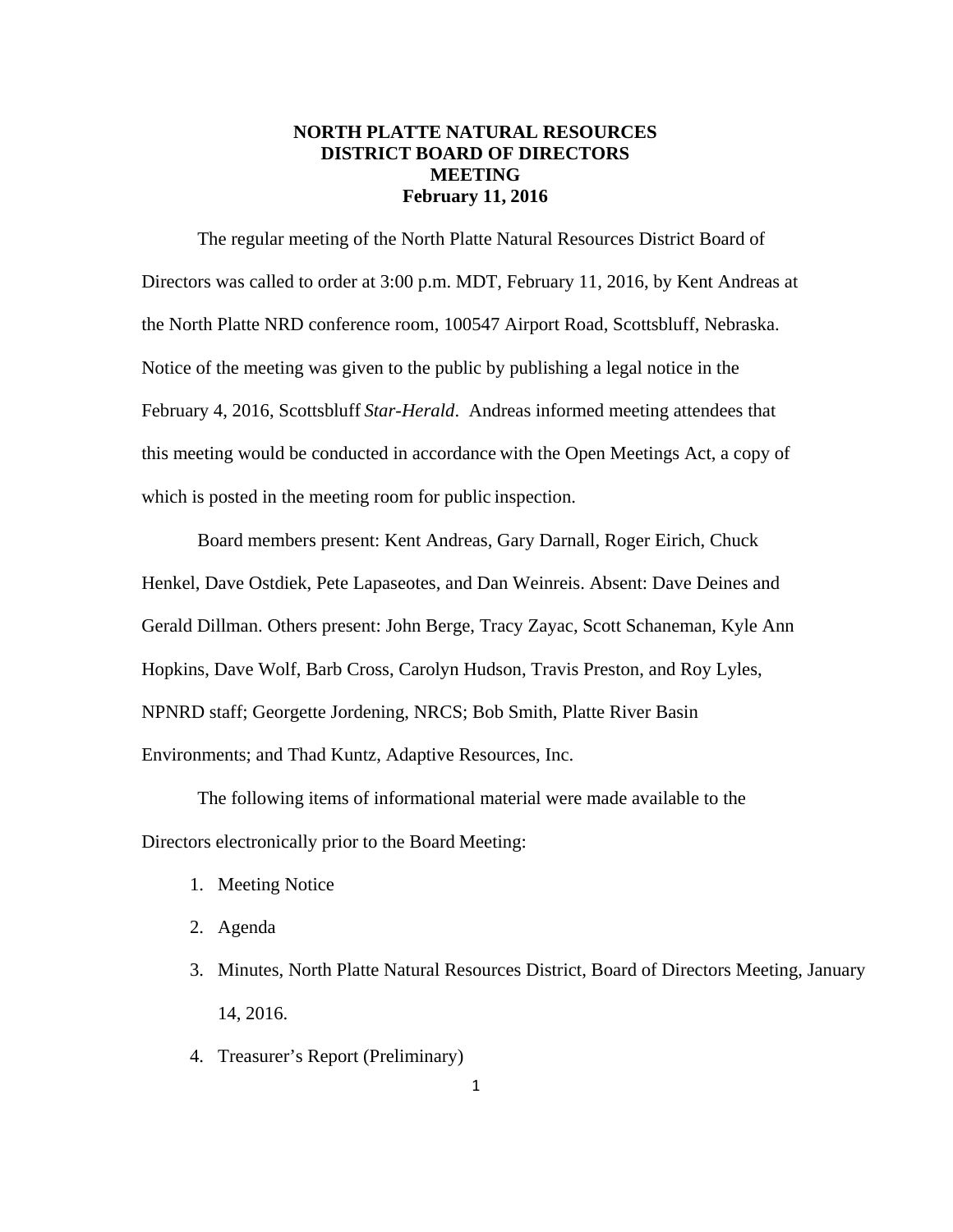The following items were provided to the Directors at the Board Meeting:

- 1. Agenda
- 2. Minutes, North Platte Natural Resources District, Board of Directors Meeting, January 14, 2016.
- 3. Treasurer's Report
- 4. Manager's Report
- 5. Director's Organization Update
- 6. Minutes, North Platte Natural Resources District, Water Resources Subcommittee, February 8, 2016.
- 7. Easement and Indemnity Agreement, between Platte River Basin Environment Inc., and majority shareholder of Bead Mountain Ranch, Inc., and the North Platte Natural Resources District.
- 8. Project Agreement between IdeaBank Marketing, and the North Platte Natural Resources District, to develop a Website for the NPNRD, improving design, providing organization, and added features.
- 9. Rural Housing Development Map west of Bead Mountain.
- 10. Letter from Galen Wittrock, South Platte Natural Resources District, regarding 10-138- 3 Preserving CRP Grassland Benefits in Western Nebraska, dated February 4, 2016.

# **3. Approval of Minutes of Previous Meetings**

The Board reviewed the minutes of the January 14, 2016, regular Board meeting.

Moved by Weinreis, seconded by Darnall, to approve the minutes of the January 14, 2016, regular Board meeting. Motion passed.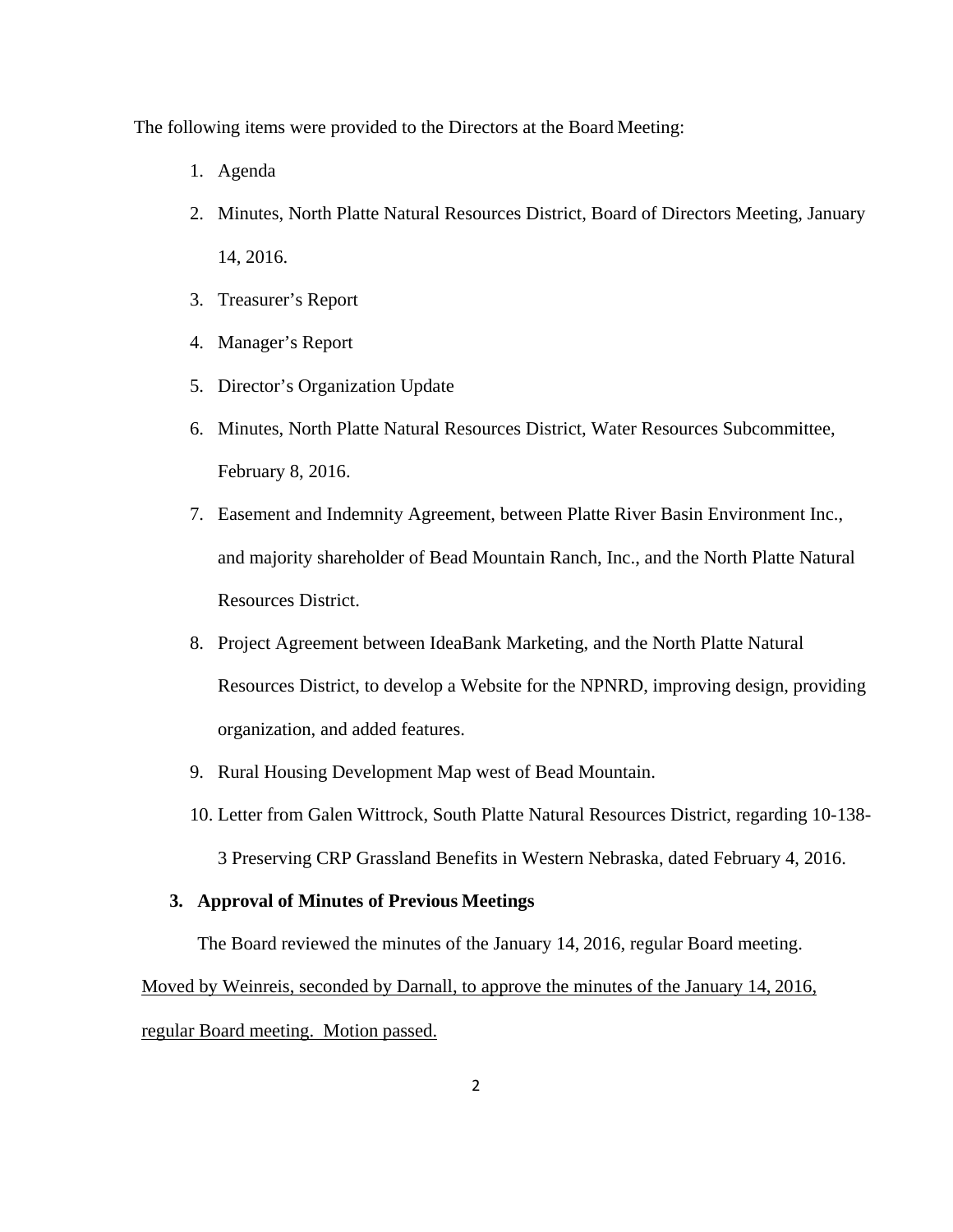Ayes: Andreas, Eirich, Henkel, Lapaseotes, Ostdiek, Weinreis, Darnall

Nay: None

Abstain: None

Absent: Deines, Dillman

# **4. Treasurer's Report and Accounts Payable**

Dave Ostdiek reviewed the Treasurer's report with the Board. Moved by

Lapaseotes, seconded by Henkel, to accept the Treasurer's report and pay the bills as

listed. Motion passed.

Ayes: Andreas, Eirich, Henkel, Lapaseotes, Ostdiek, Weinreis, Darnall

Nay: None

Abstain: None

Absent: Deines, Dillman

#### **5. Comments from the Public**

There were no comments from the public.

### **6. Manager's Report**

Berge reported on the retirements of Dallas Johannsen, District Conservationist for NRCS, and Roy Lyles. He also reported the passing of Charlie Fenster. Fenster was a pioneer in dryland no-till practices and was an advocate for agriculture. The District has replaced Dan Ruterbories with Lynn Ockiki as a Water Technician in the Water Department. Lynn will be working primarily with Carolyn Hudson on Water Quality and Levels. Craig Uhrig has shifted to the Water Quantity side of the Department though will continue to work on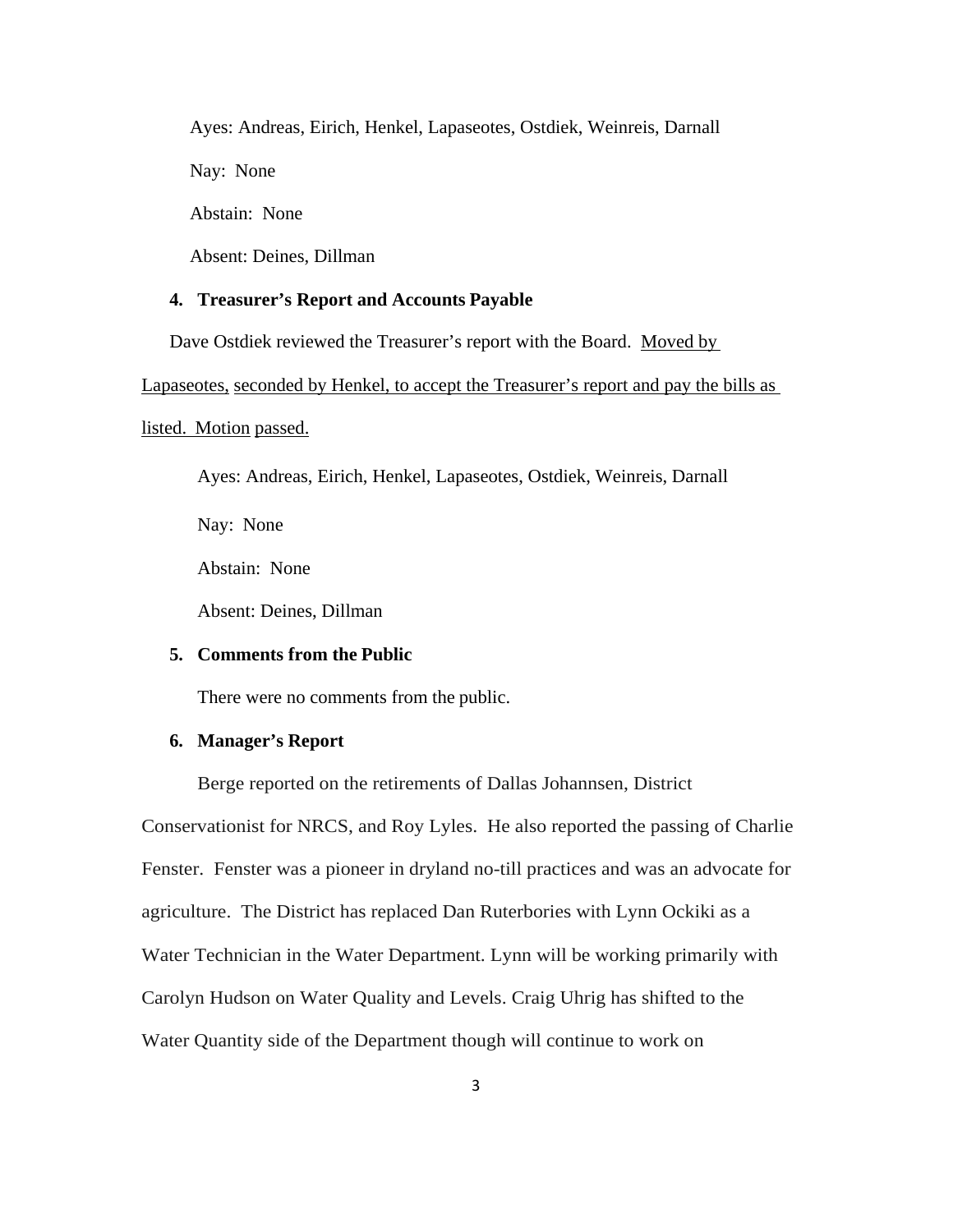Chemigation inspections.

We are revamping our budgeting process slightly to ensure staff requests are appropriately vetted before we take them to the Budget and Personnel Subcommittee. Jackie Bishop, Barb Cross, Paula Kithlau and Berge are working on that process and will be following up with that committee soon. Cross has agreed to take on the role of setting agendas and schedules for the District's subcommittees so that we can get some much needed work done this year. She and/or Renay Smith will be in touch with committee members in the coming weeks about upcoming meeting schedules and agendas. Andreas has asked that Berge task Steve Smith with developing guidelines for Board Members to ensure that there are uniform policies that the Board will be expected to abide by. Smith and Berge have had a preliminary conversation, and will continue that for the next several weeks to ensure we are developing what the Board may need. This will be more important as we see new members of the Board in the future. Andreas appointed members to committees, and a listing for reference is in your packet tabbed item 6e.

Berge will sign the comingled lease agreement with Beth Everett on her 89.1 acres on Minatare Canal Company in the coming weeks. We have worked out all ownership issues and have a strategy for utilizing the diversion and maintaining the diversion for the landowner. We have ordered 231 telemetry units from AMCi MeterEye for installation in the North Platte NRD. These units cost \$331,000. NPNRD will receive a reimbursement of \$250,000 under a grant received through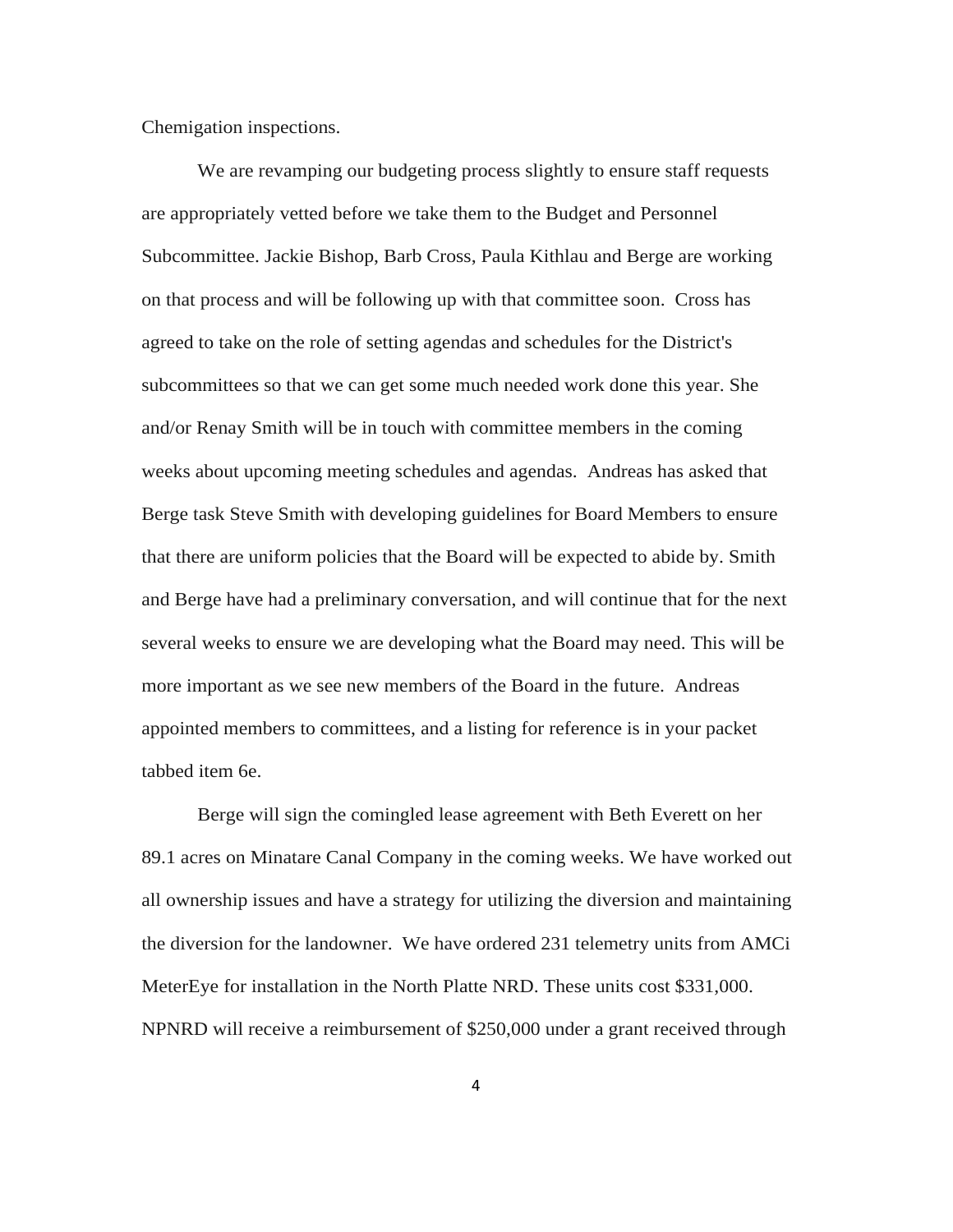the Department of Natural Resources Data Access Monitoring Program (DAMP) ILCA. Installation of these devices will commence upon delivery. During the sign up period, we received 16 applications total for the Encouraging Producer Innovation through Conservation and 10/30 programs with the vast majority of acres, numbering near 5,000 applying for allocation buy-back.

An internal working group of staff members has been working to name stakeholders to the IMP and BWP processes. As the Board knows, we are embarking on a renewal of both of these plans this year and will require input from stakeholders. We are contacting potential stakeholders about participation now. We continue to work with the City of Oshkosh to develop a suitable mitigation plan for their new depletion point on Blue Creek for their municipal well field. This has been an arduous process, but we are closing in on a suitable plan. Tracy Zayac, Scott Schaneman, Cross and Berge have asked Thad Kuntz to develop some presentations related to reporting on our management outcomes on an annual basis and to show trends over time. In addition, Thad will do some predicator analyses on potential management for the future. For example, if we were to do x with a set of variables, what is the result, etc.

Nearly 900 Water Use Reports are in the queue to be mailed to landowners now. We have several outliers for both 2014 and 2015 that need to be investigated further - nearly 70 for 2014 and nearly 100 for 2015. We have about 30 WUR that have a quality check issue, and several that Kyle Ann Hopkins and Schaneman are working on that are possible no meter locations. These numbers do not include

5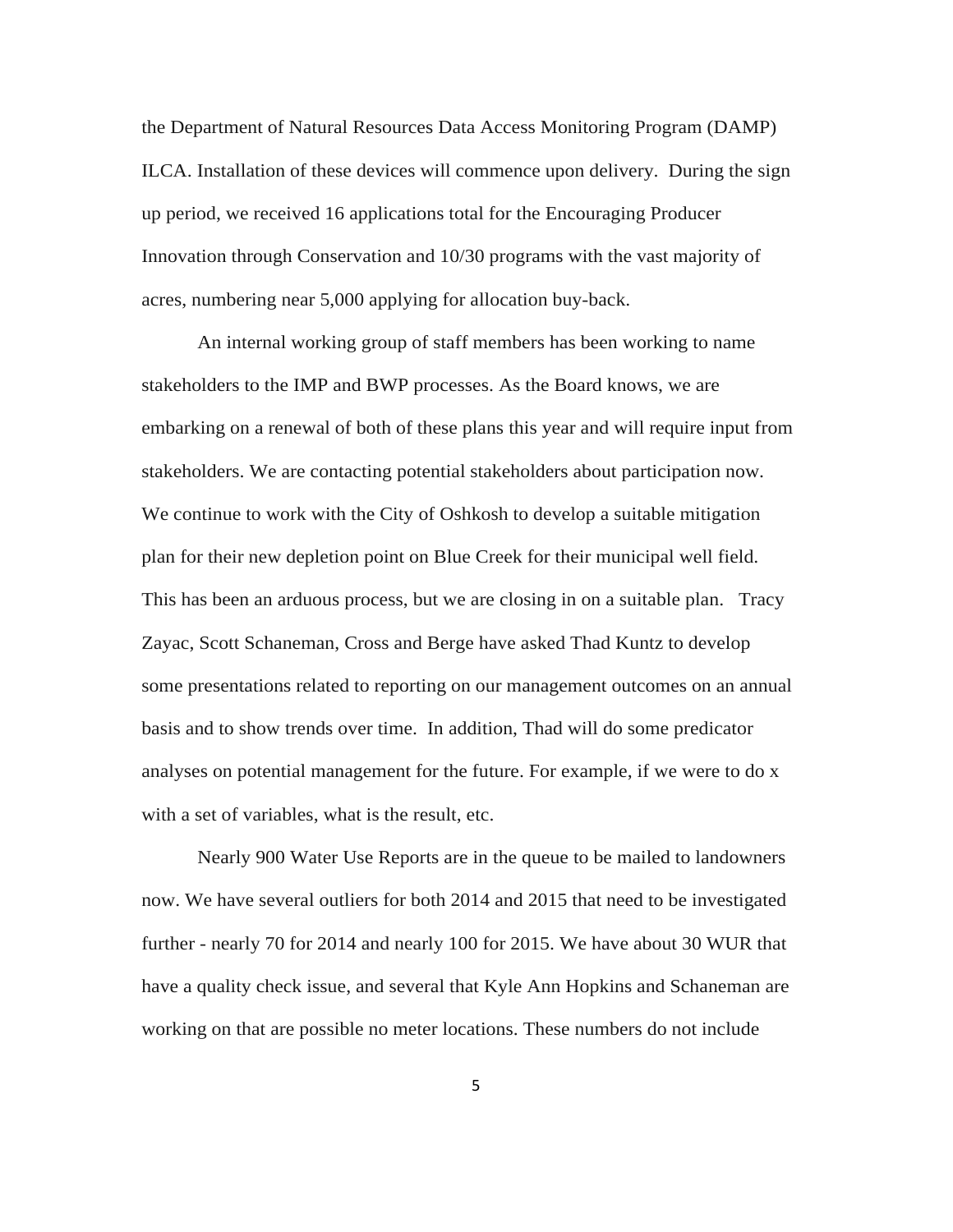feedlots, aquaculture, exemptions or retirements. We will be sending a letter to landowners advising them of the changes that we made to the flow meter maintenance fees at the last Board meeting.

Several Staff participated in the KNEB Farm and Ranch Show February 5 and 6 at the Mitchell Events Center. He spoke to the Michigan Water Symposium at the Michigan Agribusiness Association Annual Conference in January. Berge also spoke at the Four States Irrigation Council Annual Meeting in Ft. Collins in mid-January about our water management techniques being implemented at the North Platte NRD.

We hosted a producer meeting for every county that we cover, and had excellent turnout and great conversations with producers. We spoke with nearly 100 landowners over the course of a few days, and will look to expand those discussions even more next year, perhaps with media coverage as well. I will be speaking to the Nebraska Sugarbeet Growers Association on February 16<sup>th</sup>. The Annual No-Till Conference is February 23-24 at the Gering Civic Center. As a primary member of the No-Till Partnership, we assist in the hosting and coordination of that event each year. Board Members are welcome to attend.

### **7. Legislative Preview**

Berge briefly explained LB 714. This bill was introduced by Senator John Stinner and would add local conservation programs to a list that will allow for surface water appropriators to lease their water rights for up to 15 years instead of the five years they are currently allowed without losing their appropriation. Due to the short

6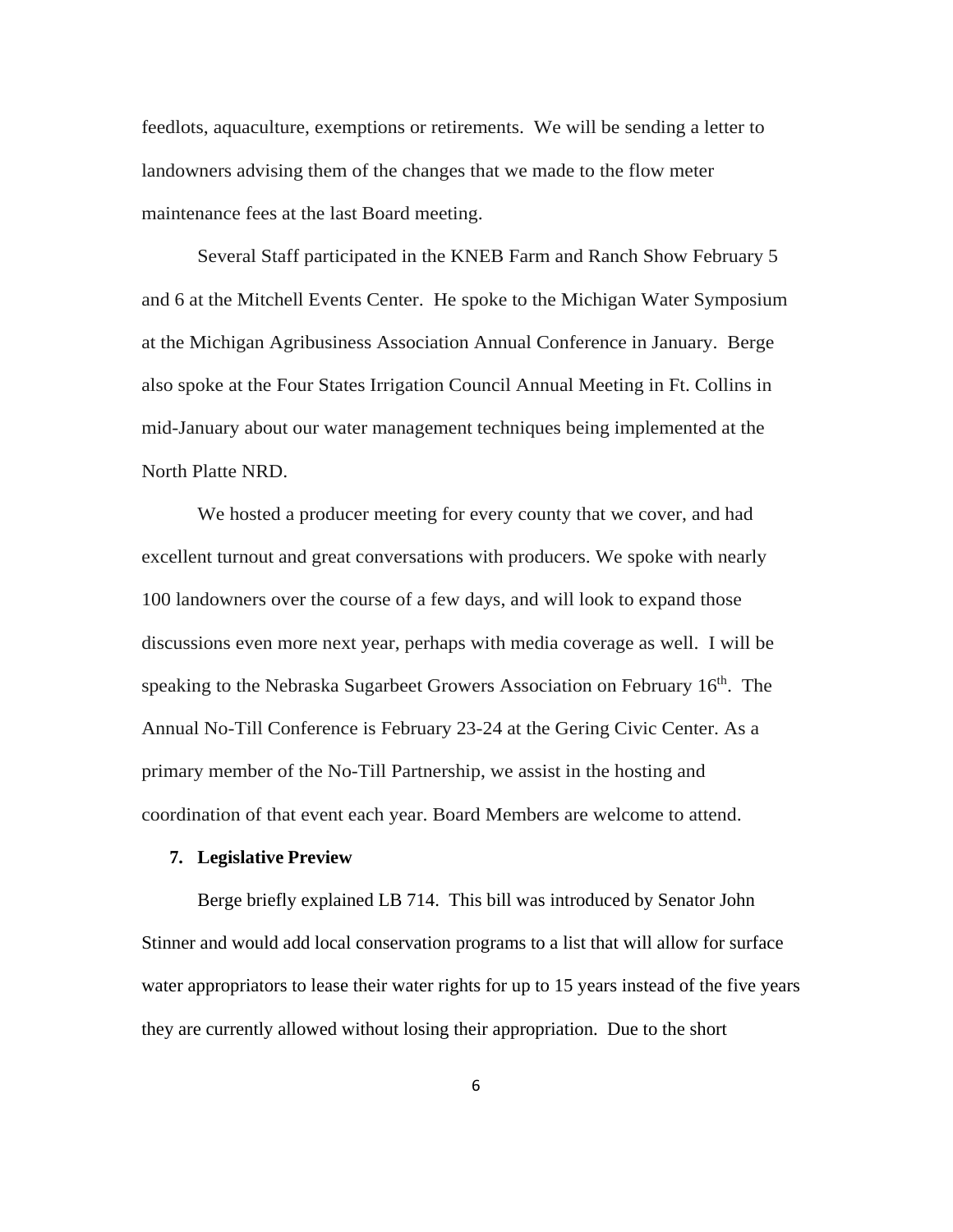legislative session, Sen. Stinner is hoping it will be approved for the consent calendar, which will greatly increase its chance of being signed into law. Berge reported that there were several bills introduced that dealt with property taxes and land valuations. The District also provided opposition testimony to LB 958 which was introduced on behalf of the Governor. The bill would limit the ability of local governments raise funds and would limit spending. We are still waiting to see a draft on LB 1038, which would deal with the purposed purchase of Spencer Dam water rights by Nebraska Game and Parks and the Niobrara NRDs.

#### **8. Report from Water Resources Committee**

The Water Resources Committee met on Monday, Feb 8<sup>th</sup> and reviewed a request from Monte Lerwick to move certified irrigated acres from the North end of his farm to the South end of the farm. The discussion was tabled until options for variance rules could be considered. A request from Judy Beckmark to certify 255.5 acres as irrigated ground water acres was denied due to the fact that no documentation of a previous certification could be provided by the producer. All agenda items under Rules changes such as variances and FA/OA areas died due to a lack of motion. The staff will develop recommendations for consideration at a WRC meeting to be held at the end of March. The committee is asking for recommendations from other board members on rule changes that they would like to see considered. Updates on Seametrics and Telemetry were discussed.

# **9. Consideration of Bead Mountain Ranch, Inc. Easement and Indemnity Agreement**

Bob Smith from Platte River Basin Environments (PRBE) explained that they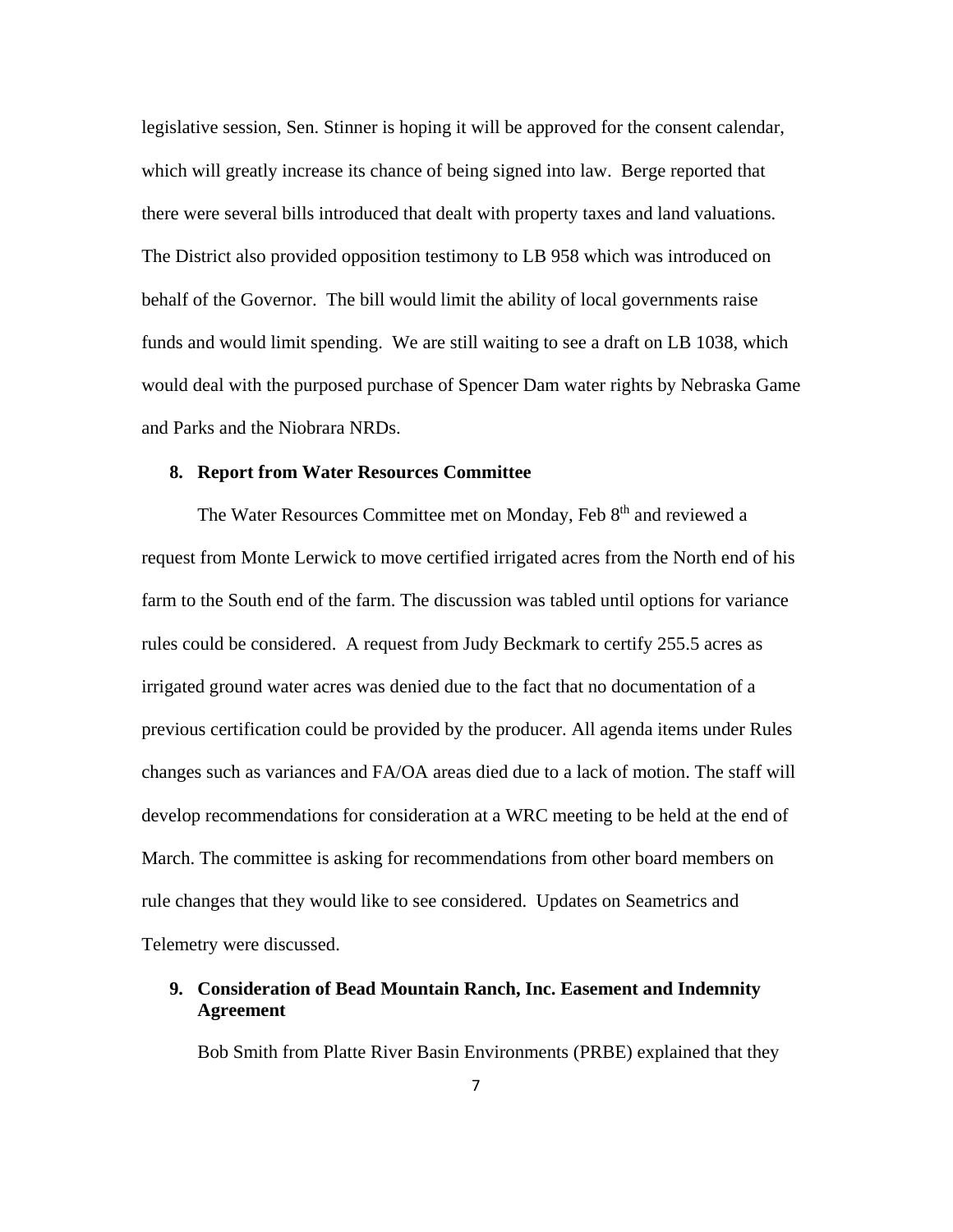have applied for the Federal Agricultural Land Easement Program through NRCS to stop development in the Wildcat Hills. Agriculture practices would still be allowed. They have scored very high, but the application could not be approved. They did not have the required co-holder. They approached the District to be a co-holder. The purpose of the grant is conservation and that fits our mission. The District would not be required to provide any funding nor are they liable if an injury or disaster were to occur.

Moved by Ostdiek, seconded by Weinreis, to approve the Easement and Indemnity agreement with Platte River Basin Environment, Inc. Motion passed.

Ayes: Andreas, Eirich, Henkel, Lapaseotes, Ostdiek, Weinreis

Nay: None

Abstain: Darnall

Absent: Deines, Dillman

#### **10. Consideration of Ideabank Proposal for Website Development**

 The District's website is pretty plain, and with the recent technological advances the NRD has made, an update is needed. Staff has researched Nebraska companies, and Ideabank Marketing out of Hastings was highly recommended. Staff would recommend the board approve the proposal with Ideabank. Moved by Henkel, seconded by Eirich to approve the proposal from Ideabank Marketing for the amount of \$10,057.00 for the development of a new website. Motion passed.

Ayes: Andreas, Eirich, Henkel, Lapaseotes, Ostdiek, Weinreis, Darnall Nay: None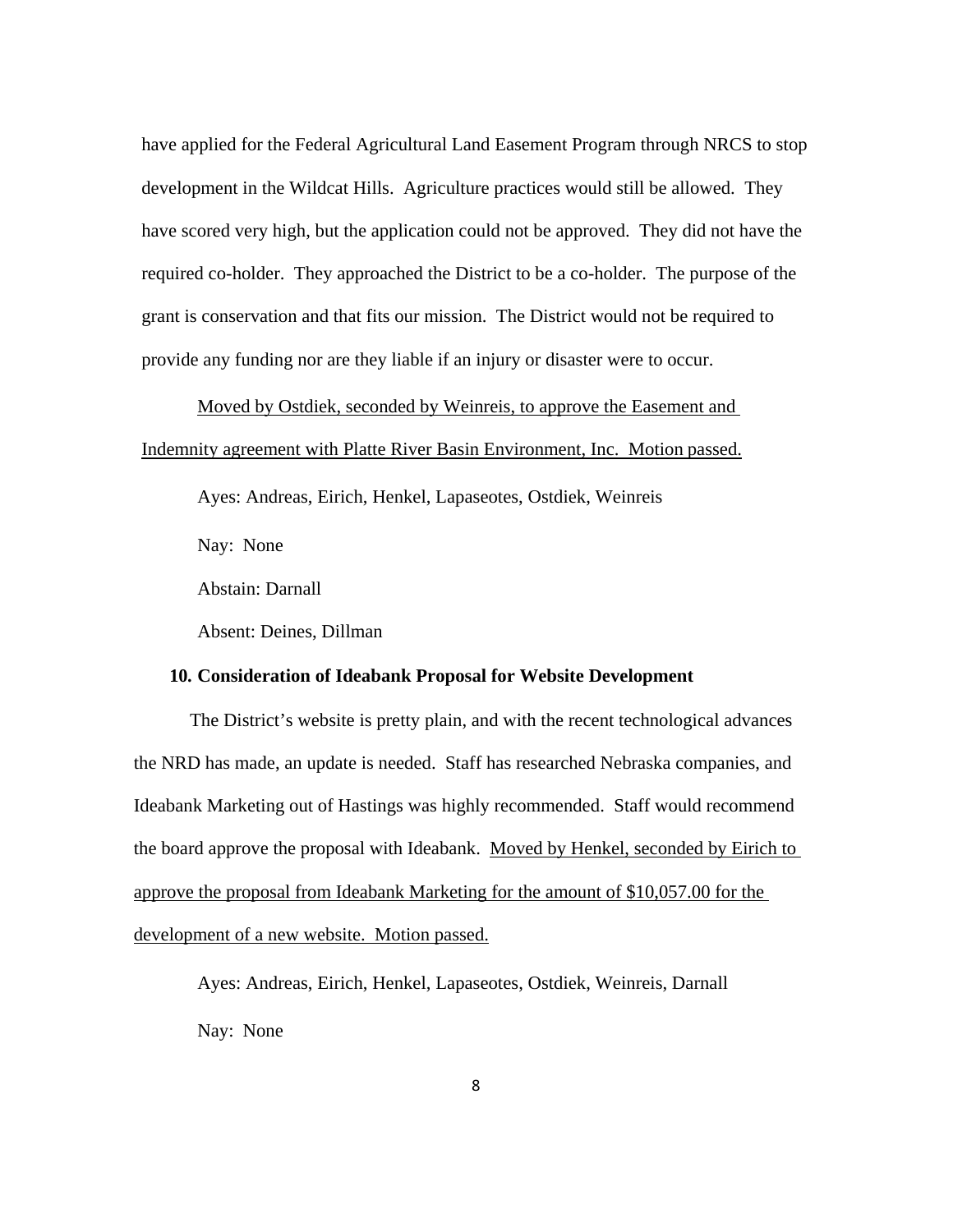Abstain: None

Absent: Deines, Dillman

# **11. Consideration of Transferring Project Sinking Fund Certificate 27466 in the Amount of \$58,876.41, Currently Held at First State Bank to a Certificate of Deposit at Valley Bank**

 After reviewing the District banking practices, we have accounts at First State Bank and Platte Valley Bank. In order to support our local banks, Berge has asked the Board to approve transfer Project Sinking Fund Certificate 27466, in the amount of \$58,876.41 from First State Bank to Valley Bank after it expires March 20<sup>th</sup>. The funds in question are usually not touched and are only utilized in case of emergencies. Moved by Henkel, seconded by Ostdiek to transfer Project Sinking Fund Certificate 27466, in the amount of \$58,876.41 from First State Bank to Valley Bank after it expires March 20<sup>th</sup>. Motion passed.

Ayes: Andreas, Deines, Eirich, Ostdiek, Weinreis, Darnall

Nay: None

Abstain: Lapaseotes

Absent: Dillman, Henkel

# **12. Consideration of Interlocal Cooperative Agreement "Preserving Grassland Benefits" Nebraska Environmental Trust Resolution**

 The agreement started five years ago, and staff would like to extended it to June 30, 2017. There are still funds in the account, and more time is needed to utilize the funds. The Nebraska Environmental Trust has already approved to the extension. Moved by